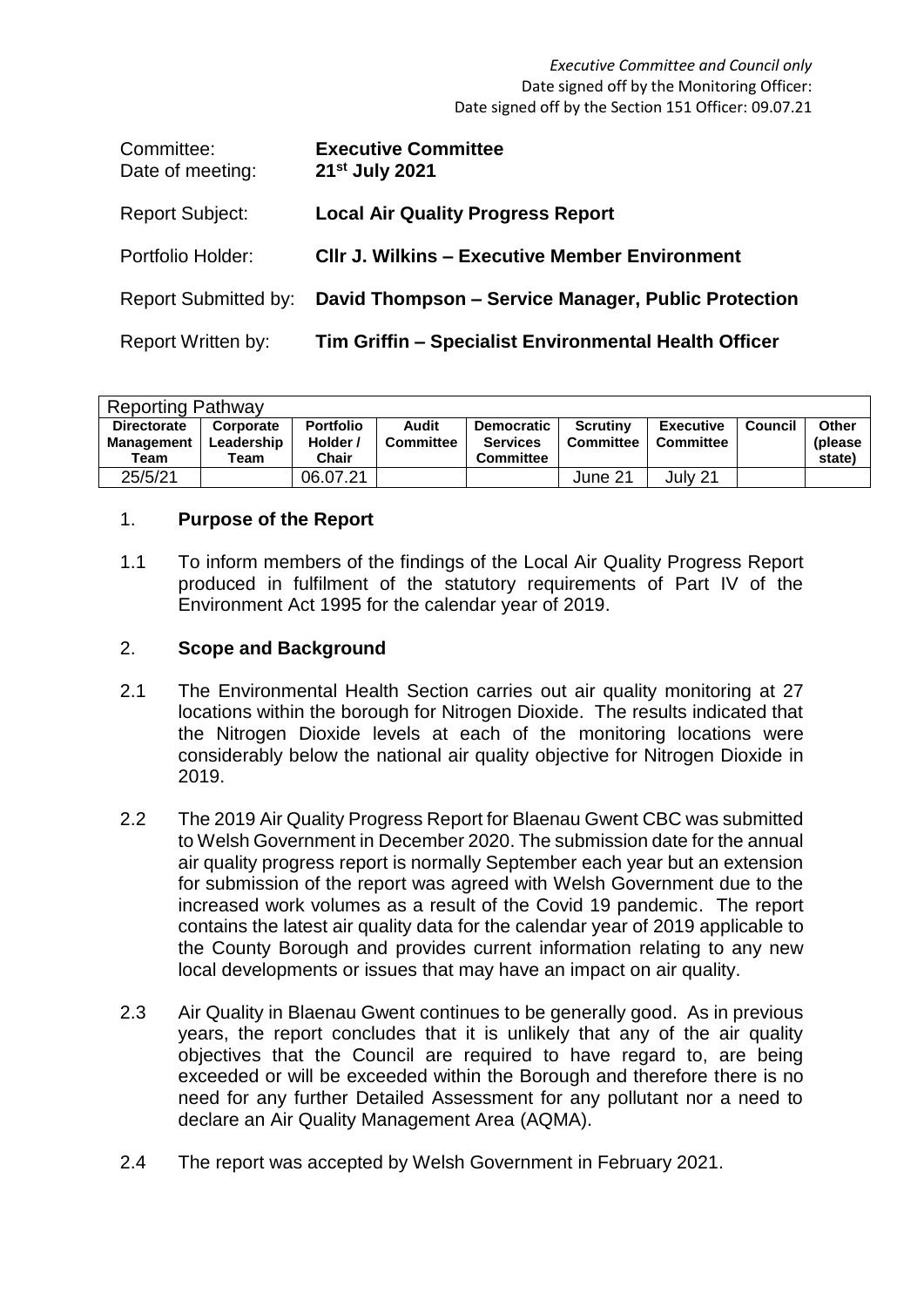### 3. **Options for Recommendation**

3.1 That Executive Committee notes the content of the 2019 Air Quality Progress Report for Blaenau Gwent CBC in relation to the continued monitoring and ongoing review of air quality within Blaenau Gwent by the Environmental Health Section in fulfilment of the Authority's statutory duties in compliance with Part IV of the Environment Act 1995.

### 4. **Evidence of how this topic supports the achievement of the Corporate Plan / Statutory Responsibilities / Blaenau Gwent Well-being Plan**

- 4.1 This is a statutory duty in accordance with Part IV of the Environment Act 1995.
- 4.2 This topic supports the achievement of the Blaenau Gwent Well-being plan to look after and protect the environment by ensuring the air quality in our area remains at a good standard.

### 5. **Implications Against Each Option**

5.1 *Impact on Budget*

All costs relating to undertaking this work and producing the report are met from existing Environmental Health budgets.

5.2 *Risk*

This is a statutory duty in accordance with Part IV of the Environment Act 1995. Local authorities are required to review and assess air quality within their areas. Failure to do so will result in both significant legal and reputational risks.

5.3 *Legal*

This air quality work is carried out to ensure the Authority complies with its statutory duties.

### 5.4 *Human Resources*

All work relating to the fulfilment of the Authority's statutory obligations with regards to Part IV of the Environment Act 1995 will continue to be undertaken by existing Officers within the Environmental Health Section.

# 6. **Supporting Evidence**

### 6.1 *Performance Information and Data*

The 2020 Air Quality Progress Report is the latest in the series of reports produced in fulfilment of the Authority's statutory duty with respects to Local Air Quality Management. The full report is available on the Authority's website by way of the link at the end of this report.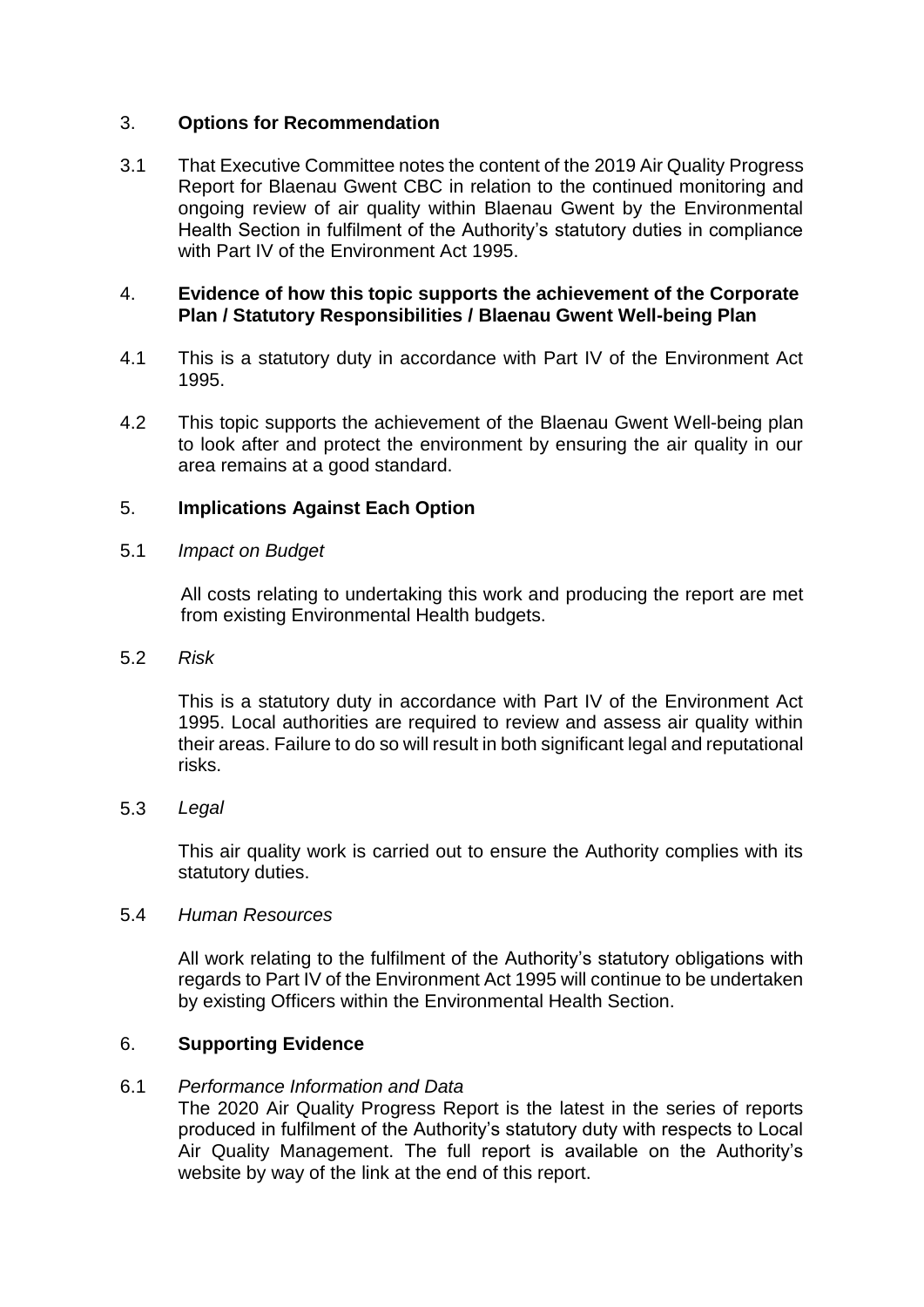- 6.1.1 The current National Air Quality Standards to which the Authority must have regard to relate to the following pollutants: Benzene, 1,3 Butadiene, Carbon Monoxide, Particulate Matter (PM<sub>10</sub>) & (PM 2.5), Lead, Sulphur Dioxide and Nitrogen Dioxide. Each pollutant has an evidenced adverse health impact above certain levels, the standards reflect levels at which the risk of such adverse health impacts are minimised.
- 6.1.2 The current 2020 report contains the latest air quality monitoring data for the calendar year of 2019 applicable to the County Borough, and provides current information relating to any new local developments or issues that may have an impact upon air quality.
- 6.1.3 Examples of new local developments which were considered as part of the review and assessment process and which are highlighted in the 2020 report include the ongoing works at the A465 (Heads of the Valleys Road) duelling scheme and new commercial developments which have required an environmental permit within the Borough.
- 6.1.4 The main potential air quality impacts, based on the information available at the time of the 2020 report, which were arising from developments such as the A465 duelling scheme, were associated with increased road traffic emissions. Nitrogen dioxide is one of the main pollutants associated with vehicle movements and is also a good surrogate indicator for levels of other pollutants, such as Sulphur Dioxide, which is also associated with road traffic emissions. As a result of the review and assessment of the new local developments, additional Nitrogen Dioxide monitoring sites were put in place at sites of relevant public exposure. To-date monitoring results from these locations indicate that the pollution levels at all sites are well below the prescribed Air Quality Standard for Nitrogen Dioxide. Information relating to the location of all the active Nitrogen Dioxide monitoring sites within the Borough together with the monitoring results for the calendar year of 2019 and previous years can be found, in detail, in the 2020 Air Quality Progress Report.
- 6.1.5 The revised guidance issued by Welsh Government in 2017 identified schools as having a unique role to play in local air quality management for two particular reasons. The first is the contribution made by the "school run" to the levels of air pollution and traffic congestion on roads within school catchment areas during term time rush hours. The second is the potential for schools to help educate children and parents on the issues around air quality.
- 6.1.6 In January 2020, Environmental Health began air quality monitoring at a further 2 schools within the borough which are-
	- Deighton Primary School, Tredegar.
	- Abertillery Learning Community, Six Bells Campus, (Primary School), Abertillery.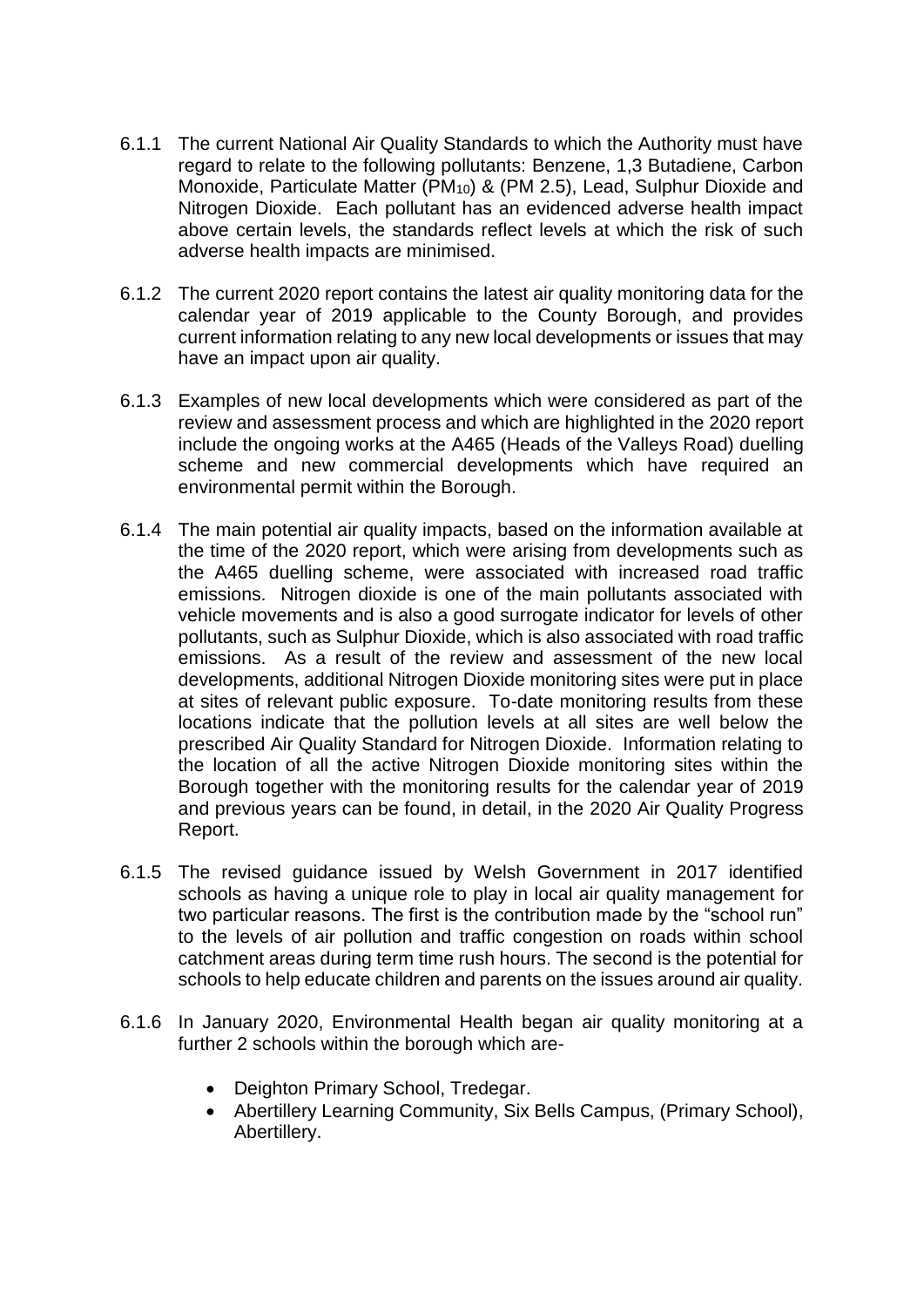The other schools that air quality monitoring is currently being carried out at are-

- Bryn Bach Primary School, Tredegar.
- Georgetown Primary School, Tredegar.
- Ebbw Fawr Learning Community, Primary Phase, Ebbw Vale.
- St Mary's RC Primary School, Brynmawr.
- Abertillery Learning Community, Tillery Street Campus, (Primary School), Abertillery.

The results of the monitoring at all of the schools have so far been all below the air quality objective for nitrogen dioxide.

#### 6.2 *Expected outcome for the public*

This report will reassure the public that the air quality within our borough is of a good standard.

6.3 *Involvement (consultation, engagement, participation)*

The air quality monitoring is carried out at a variety of locations including domestic properties, schools and community buildings and all of the monitoring results and air quality reports are available on the council's website.

### 6.4 *Thinking for the Long term (forward planning)*

By ensuring we maintain good air quality within the borough we are protecting the public health of future generations.

#### 6.5 *Preventative focus*

The Environmental Health Section take proactive steps to prevent the deterioration of our air quality by working closely with the Authority's planning section to identify developments and industrial processes prior to their introduction.

6.6 *Collaboration / partnership working*

The Planning section and the Environmental Health section work closely together to monitor developments in the area that may have an impact on air quality.

### 6.7 *Integration (across service areas)*

This report does not impact on other service areas. 6.8 *EqIA (screening and identifying if full impact assessment is needed)*

No negative effects for protected characteristics.